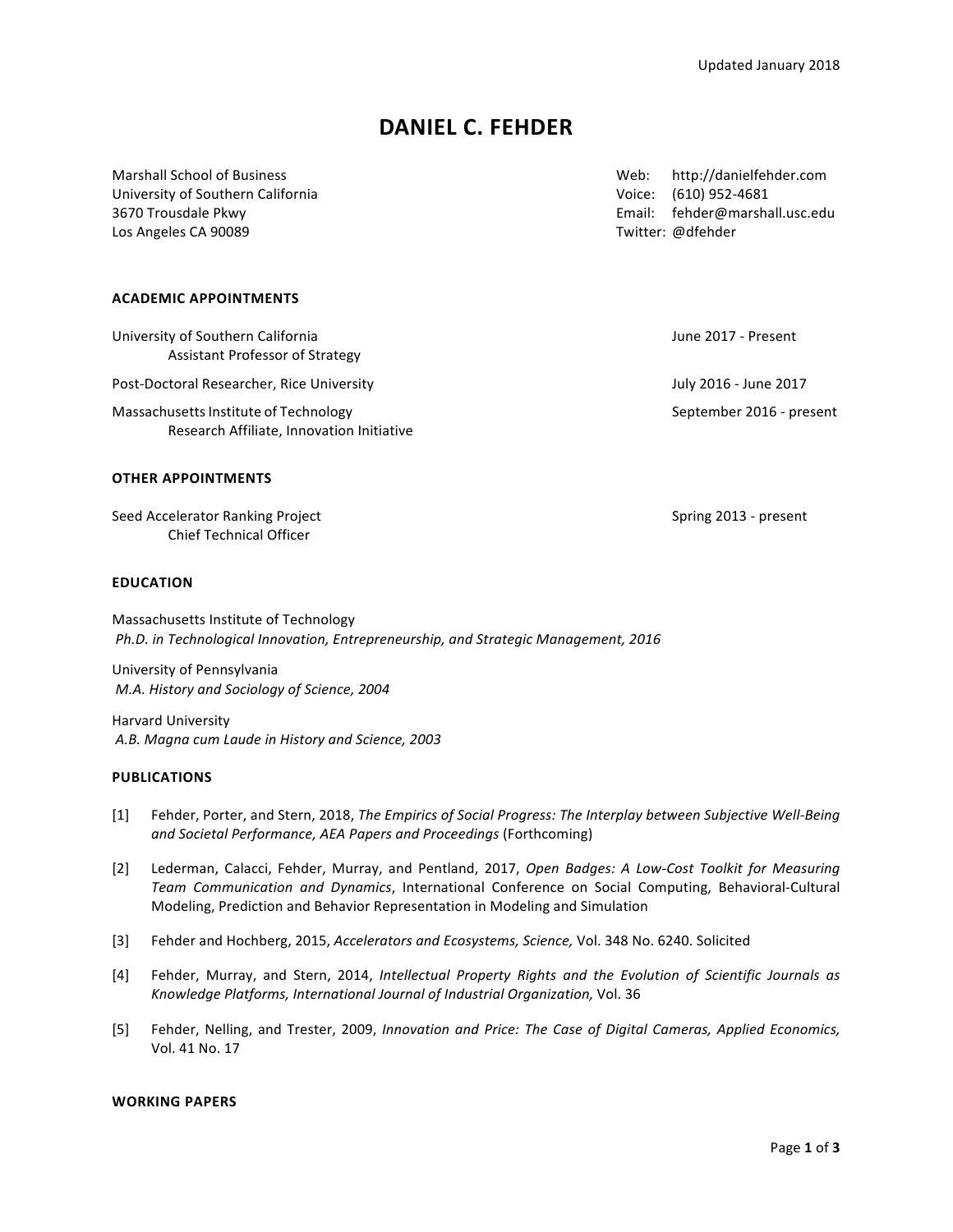- [6] Cohen, Fehder, Hochberg, and Murray, 2017, *The Design and Evaluation of Startup Accelerators* (R&R at Research Policy)
- [7] Fehder and Hochberg, 2017, *Accelerators and the Regional Supply of Venture Capital Investment* (under review at Review of Journal of Finance)
- [8] Fehder, 2017, *Startup Accelerators and Ecosystems: Complements or Substitutes*
- [9] Fehder and Murray, 2016, *Evaluation of Early Stage Ventures: Bias across Different Evaluation Regimes*

#### **WORK IN PROGRESS**

- [10] *Assessing the Effectiveness of Entrepreneurship Education: A Randomized Control Trial (with Eric Floyd, Yael* Hochberg, and Daniel Lee)
- [11] *Clusters, Regions, and the Agglomeration of Entrepreneurial Services* (with Yael Hochberg)
- [12] When to swim with sharks: Entrepreneur's Demand for industry partners (with Dan Lee)
- [13] *Entrepreneurs in Society: The Social Impacts of an Entrepreneurship Intervention in Palestine (with Yael Hochberg, Dan Lee, Eric Floyd, Rebecca Dizon-Ross, and Josh Krieger)*
- [13] *Accelerators and Industry Clusters* (with Yael Hochberg)
- [14] Mentorship and Entrepreneurial Performance

### **REPORTS AND NON-REFEREED PUBLICATIONS**

- [15] SARP 2015 Accelerator Rankings Report, 2016 (with Susan Cohen and Yael Hochberg)
- [16] These are the Top 20 U.S. Accelerators, 2015 (with Susan Cohen and Yael Hochberg), TechCrunch, March 17, 2015. https://techcrunch.com/2015/03/17/these-are-the-top-20-us-accelerators/
- [17] The Top 20 Accelerators in the U.S., 2015 (with Susan Cohen and Yael Hochberg), Harvard Business Review, March 31, 2015. https://hbr.org/2015/03/the-top-20-start-up-accelerators-in-the-u-s
- [18] SARP 2014 Accelerator Rankings Report, 2015 (with Susan Cohen and Yael Hochberg)
- [19] The Social Progress Index Methodology, 2013 (with Scott Stern)

#### **GRANTS AND FELLOWSHIPS**

Kauffman Foundation Grant for Encouraging Entrepreneurship, 2017 (\$125,000)

US-Israel Binational Science Foundation Grant for Encouraging Entrepreneurship and Local Economic Growth, 2016 (\$120,000)

Kauffman Foundation Grant for A Field Experiment in Entrepreneurial Education, 2015-2020 (~\$1.53 million)

NSF Science of Science & Innovation Policy 1462008, 2015-2017 (~\$450,000)

Kauffman Foundation Grant for Measuring Innovation-Driven Ecosystems, 2015